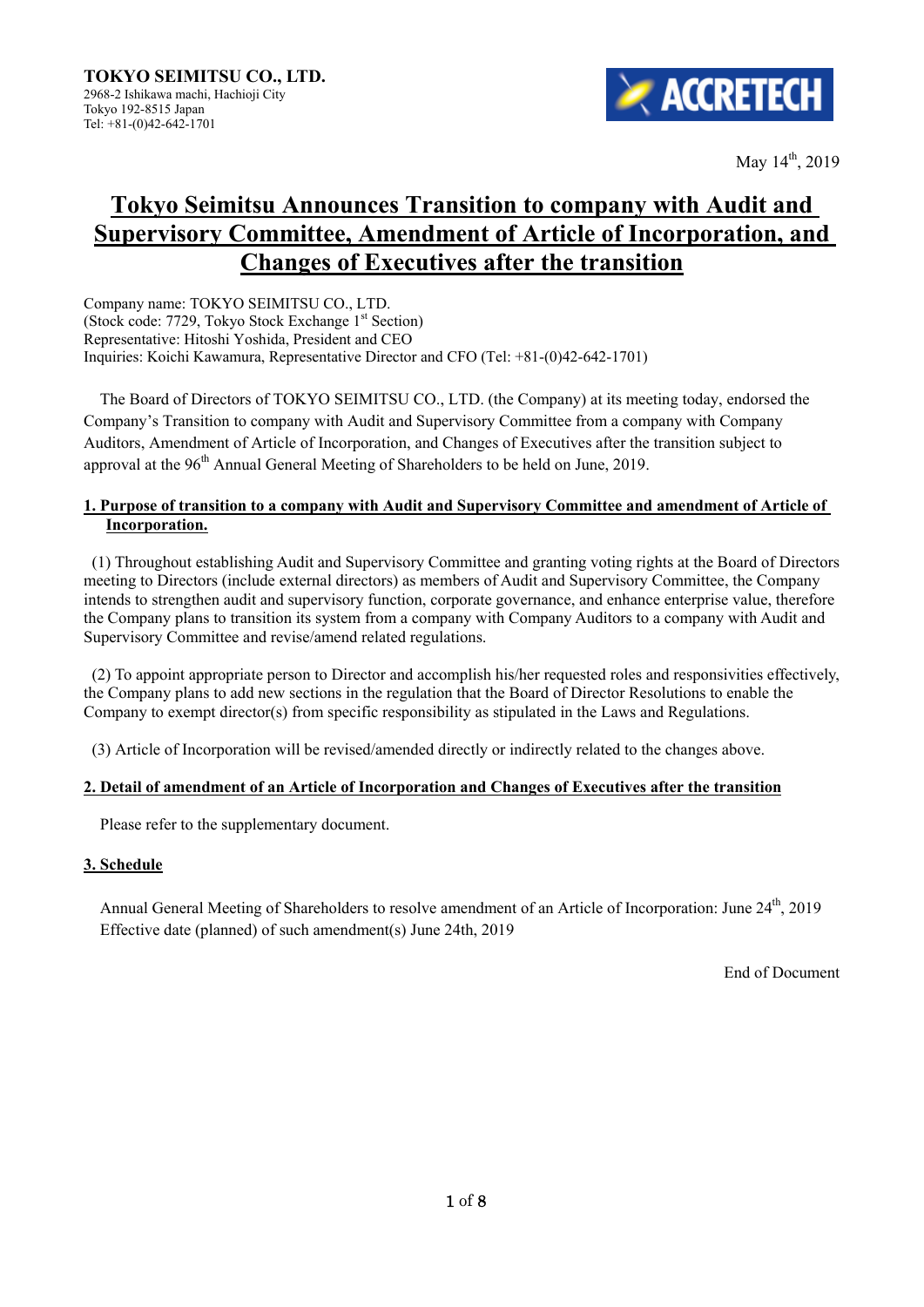

## Supplementary document

## **1. Amendment of an Article of Incorporation**

*Note: This is for English-translated one and exclusively for reference purposes only. This English-translated document is not subject to review under any laws nor audit. In the event of any discrepancy between this translated document and the Japanese original, the Japanese original shall prevail. The Company assumes no responsibility for this translation or for direct, indirect or any other forms of damages arising from the translation.* 

| Current                                                                                                                                                                                                                                                                            | <b>New</b>                                                                                                                                                                                                                                                                           |
|------------------------------------------------------------------------------------------------------------------------------------------------------------------------------------------------------------------------------------------------------------------------------------|--------------------------------------------------------------------------------------------------------------------------------------------------------------------------------------------------------------------------------------------------------------------------------------|
| <b>Chapter 1 General</b>                                                                                                                                                                                                                                                           | <b>Chapter 1 General</b>                                                                                                                                                                                                                                                             |
| (Intentionally blank)<br>1. to $3$ .                                                                                                                                                                                                                                               | 1. to $3$ .<br>(same as current)                                                                                                                                                                                                                                                     |
| 4. Organs<br>The Company has the following organs in addition to<br>the general meetings of shareholders and directors:<br>1. The Board of Directors<br>2. The Company Auditor<br>3. The Board of Auditors<br>4. Independent Financial Auditors<br>5. to 18. (Intentionally blank) | 4. Organs<br>The Company has the following organs in addition to<br>the general meetings of shareholders and directors:<br>1. The Board of Directors<br>2. Audit and Supervisory Committee<br>(Delete)<br>3. Independent Financial Auditors<br><b>5.</b> to 18.<br>(same as current) |
| <b>Chapter 4 Directors and Board of Directors</b>                                                                                                                                                                                                                                  | <b>Chapter 4 Directors and Board of Directors</b>                                                                                                                                                                                                                                    |
| 19. Number of Directors<br>The number of the Directors is no more than fifteen<br>(15).<br>(New Section)                                                                                                                                                                           | 19. Number of Directors<br>The number of the Directors, except for those who are<br>Audit and Supervisory Committee members, is no<br>more than fifteen (15).<br>2. The number of the Directors of Audit and<br>Supervisory Committee members is no more than five<br>$(5)$ .        |
| <b>20. Election of Directors</b><br>Directors are elected by a resolution of the annual<br>general meeting of shareholders.                                                                                                                                                        | <b>20. Election of Directors</b><br>Directors are, separated from directors who are an<br>Audit and Supervisory Committee member or not,<br>elected by a resolution of the annual general meeting<br>of shareholders.                                                                |
| 20.2 to 20.3. (Intentionally blank)                                                                                                                                                                                                                                                | 20.2 to $20.3$ . (same as current)                                                                                                                                                                                                                                                   |
| 21. Term of Office<br>The term of office of a Director ends at the conclusion<br>of the annual general meeting of shareholders relating<br>to the fiscal year ending within one year from their<br>election.                                                                       | 21. Term of Office<br>The term of office of a Director, except for those who<br>are Audit and Supervisory Committee members, ends<br>at the conclusion of the annual general meeting of<br>shareholders relating to the fiscal year ending within<br>one year from their election.   |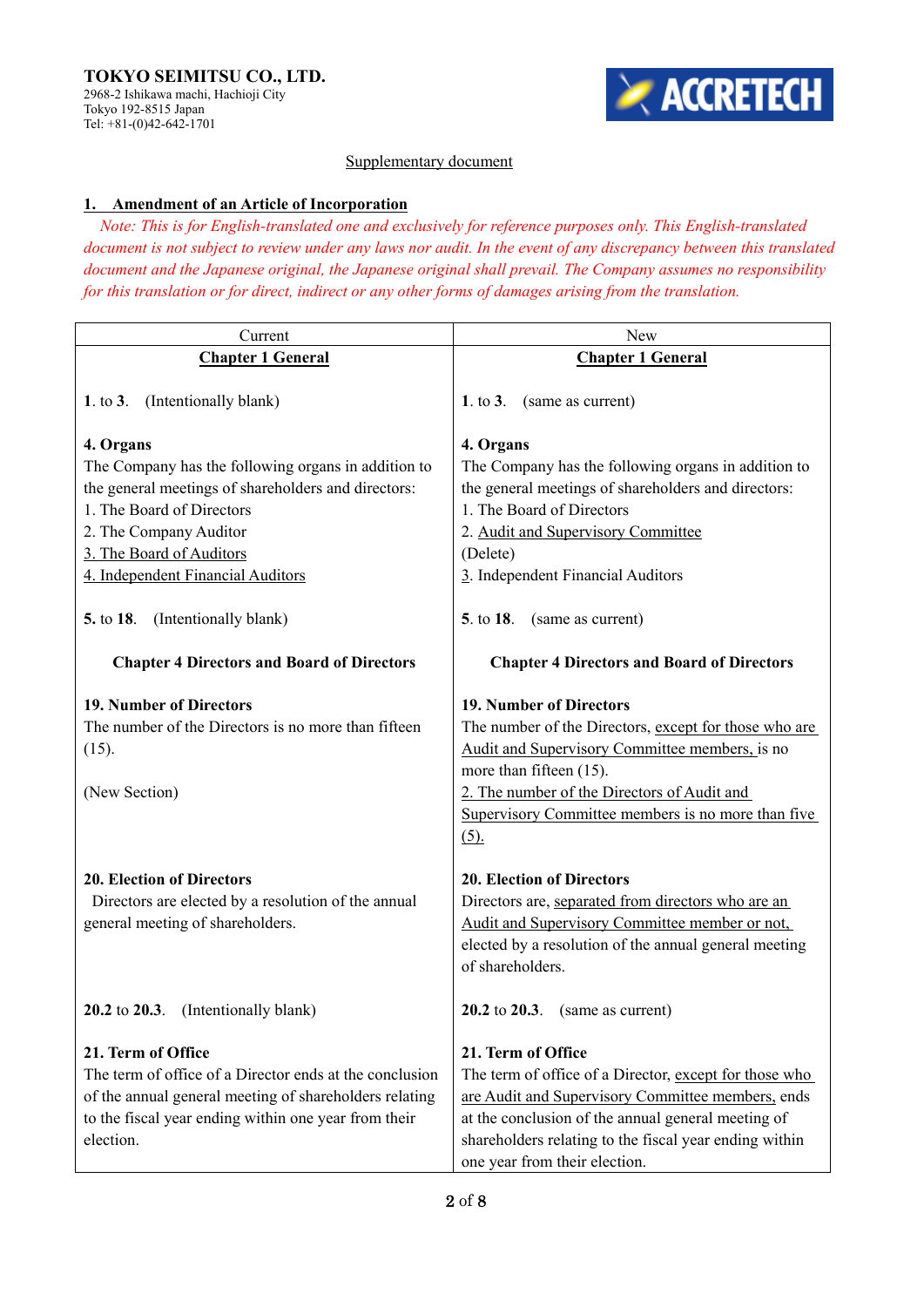## **TOKYO SEIMITSU CO., LTD.**

2968-2 Ishikawa machi, Hachioji City Tokyo 192-8515 Japan Tel: +81-(0)42-642-1701



| (New Section)<br>(New Section)                                                                                                                                                                                                                                                                                                                                                                            | 2. The term of office of Directors of an Audit and<br>Supervisory Committee members, ends at the<br>conclusion of the annual general meeting of<br>shareholders relating to the fiscal year ending within 2<br>years from their election.<br>3. The term of a Director of an Audit and Supervisory<br>Committee member appointed as a Substitute for a<br>Director of Audit and Supervisory Committee member<br>who resigns the end of their appointed term ceases to<br>be effective at the same date that the term of the |
|-----------------------------------------------------------------------------------------------------------------------------------------------------------------------------------------------------------------------------------------------------------------------------------------------------------------------------------------------------------------------------------------------------------|-----------------------------------------------------------------------------------------------------------------------------------------------------------------------------------------------------------------------------------------------------------------------------------------------------------------------------------------------------------------------------------------------------------------------------------------------------------------------------------------------------------------------------|
| (New Section)                                                                                                                                                                                                                                                                                                                                                                                             | original Director of an Audit and Supervisory<br>Committee member is due to end.<br>22. The term of qualification of Substitute for a<br><b>Director of an Audit and Supervisory Committee</b><br>member                                                                                                                                                                                                                                                                                                                    |
|                                                                                                                                                                                                                                                                                                                                                                                                           | The term of qualification of Substitute for a Director of<br>an Audit and Supervisory Committee member, ends at<br>the beginning of the annual general meeting of<br>shareholders relating to the fiscal year ending within 2<br>years from their election.                                                                                                                                                                                                                                                                 |
| 22. Representative Director<br>The Board of Directors elects a Representative<br>Director by resolution.                                                                                                                                                                                                                                                                                                  | 23. Representative Director<br>The Board of Directors elects a Representative<br>Director from Directors except for those who are Audit<br>and Supervisory Committee members by resolution.                                                                                                                                                                                                                                                                                                                                 |
| 23. Convening Meetings of the Board of Directors<br>and Chairperson<br>(Intentionally blank)                                                                                                                                                                                                                                                                                                              | 24. Convening Meetings of the Board of Directors<br>and Chairperson<br>(same as current)                                                                                                                                                                                                                                                                                                                                                                                                                                    |
| 24. Notice of a Meeting of the Board of Directors<br>Notice of a meeting of the Board of Directors is sent to<br>each Director and each Auditor at least five (5) days<br>before the meeting. In a case of an emergency, the<br>notice period may be shortened.<br>2. If all of the Directors and the Auditors consent, a<br>meeting of the Board of Directors may be held without<br>the notice process. | 25. Notice of a Meeting of the Board of Directors<br>Notice of a meeting of the Board of Directors is sent to<br>each Director at least five (5) days before the meeting.<br>In a case of an emergency, the notice period may be<br>shortened.<br>2. If all of the Directors consent, a meeting of the<br>Board of Directors may be held without the notice<br>process.                                                                                                                                                     |
| (New Section)                                                                                                                                                                                                                                                                                                                                                                                             | 26. delegation of decision authorization of execution<br>of important operations<br>Pursuant to Section 399-13-6 of the Companies Act,<br>the Company may delegate all or part of decision<br>authorization of execution of important operations<br>(exclude ones as stipulated in Section 399-13-5 of the<br>Companies act) to Directors.                                                                                                                                                                                  |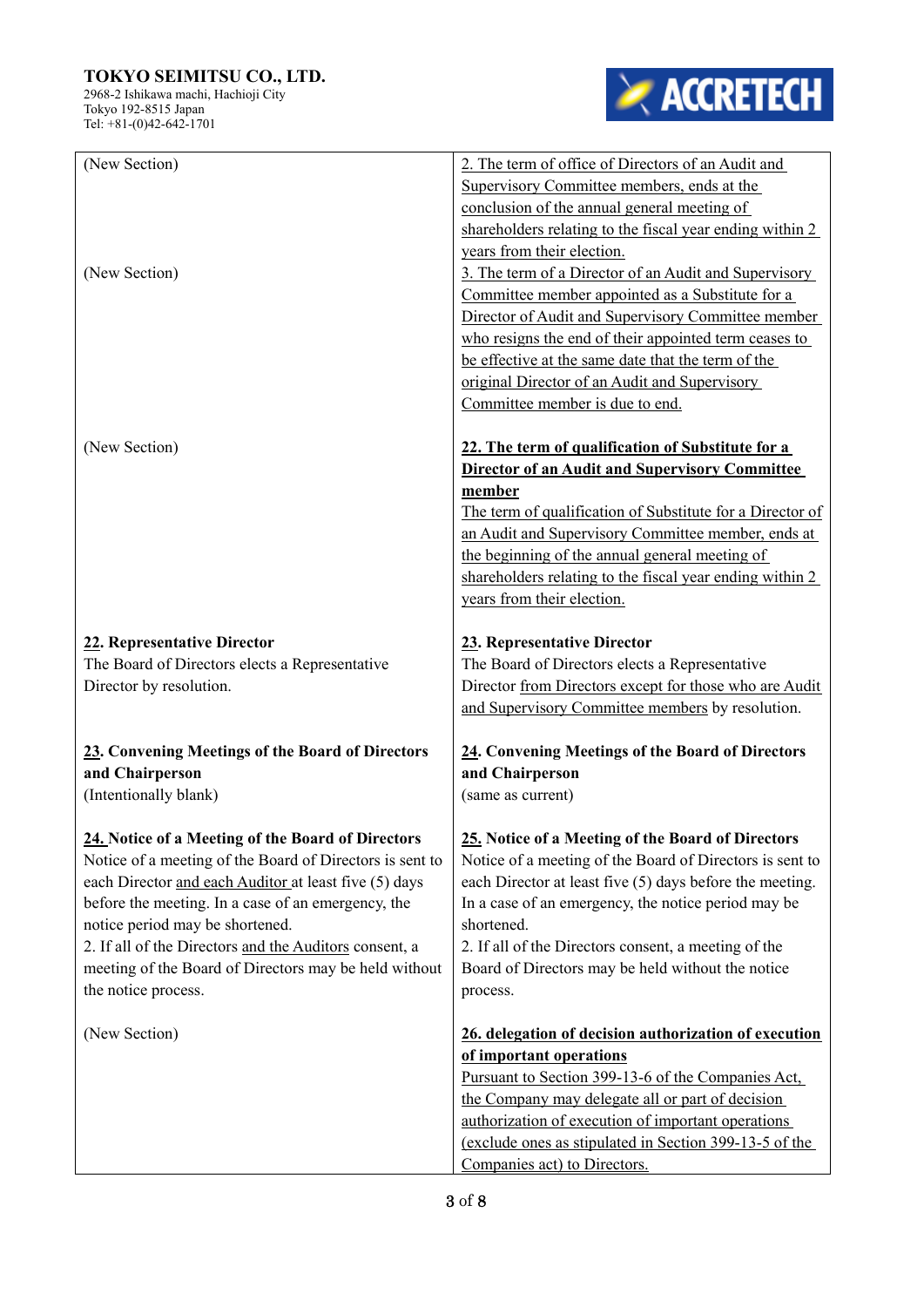#### **TOKYO SEIMITSU CO., LTD.**  2968-2 Ishikawa machi, Hachioji City Tokyo 192-8515 Japan

Tel: +81-(0)42-642-1701

**EXACCRETECH** 

| 25. to 27. (Intentionally blank)                                                                                                                                                                                                                                                                                                                                                                                                                                                                                                                                                                                                                                            | $27.$ to $29.$ (same as current)                                                                                                                                                                                                                                                                                                                                       |
|-----------------------------------------------------------------------------------------------------------------------------------------------------------------------------------------------------------------------------------------------------------------------------------------------------------------------------------------------------------------------------------------------------------------------------------------------------------------------------------------------------------------------------------------------------------------------------------------------------------------------------------------------------------------------------|------------------------------------------------------------------------------------------------------------------------------------------------------------------------------------------------------------------------------------------------------------------------------------------------------------------------------------------------------------------------|
| 28. Remuneration etc.<br>Remuneration, bonuses and any benefits received from<br>the Company in consideration for the performance of<br>duties by Directors are determined by resolution of the<br>annual general meeting of shareholders.                                                                                                                                                                                                                                                                                                                                                                                                                                  | 30. Remuneration etc.<br>Remuneration, bonuses and any benefits received from<br>the Company in consideration for the performance of<br>duties by Directors are determined, separated from<br>directors who are an Audit and Supervisory Committee<br>member or not, by resolution of the annual general<br>meeting of shareholders.                                   |
| 29. Limitation of Liabilities of Non-Executive<br><b>Directors</b><br>(New Section)<br>29.2 (Intentionally blank)                                                                                                                                                                                                                                                                                                                                                                                                                                                                                                                                                           | 31. Limitation of Liabilities of Non-Executive<br><b>Directors</b><br>Pursuant to Section $426 \cdot 1$ of the Companies Act, the<br>Company may exempt from damages caused by<br>directors' (include those who was once director)<br>dereliction of duty by resolution of Board of Directors<br>within the limits as stipulated in the law.<br>31.2 (same as current) |
| <b>Chapter 5 Company Auditors and Board of</b><br><b>Auditors</b>                                                                                                                                                                                                                                                                                                                                                                                                                                                                                                                                                                                                           | <b>Chapter 5 Audit and Supervisory Committee</b>                                                                                                                                                                                                                                                                                                                       |
| 30. Number of Auditors<br>The number of the Company Auditors is no more than<br>five $(5)$ .                                                                                                                                                                                                                                                                                                                                                                                                                                                                                                                                                                                | (Delete)                                                                                                                                                                                                                                                                                                                                                               |
| 31. Election of Auditors<br>Company Auditors are elected by a resolution of the<br>general meeting of shareholders.<br>2. A Company Auditor is elected by a majority of votes<br>present where holders of 1/3 or more of shares entitled<br>to vote are present.                                                                                                                                                                                                                                                                                                                                                                                                            | (Delete)                                                                                                                                                                                                                                                                                                                                                               |
| 32. Term of Office<br>The term of a Company Auditor ends at the conclusion<br>of the annual general meeting of shareholders relating<br>to the last of the fiscal year ends within 4 years from<br>the date of their election.<br>2. The term of a Substitute Auditor elected under<br>Section 329-2 of the Companies Act ends at the<br>conclusion of the annual general meeting of<br>shareholders relating to the last of the fiscal year ends<br>within 4 years from the date of their election.<br>3. The term of a Company Auditor appointed as a<br>Substitute for a Company Auditor who resigns before<br>the end of their appointed term ceases to be effective at | (Delete)                                                                                                                                                                                                                                                                                                                                                               |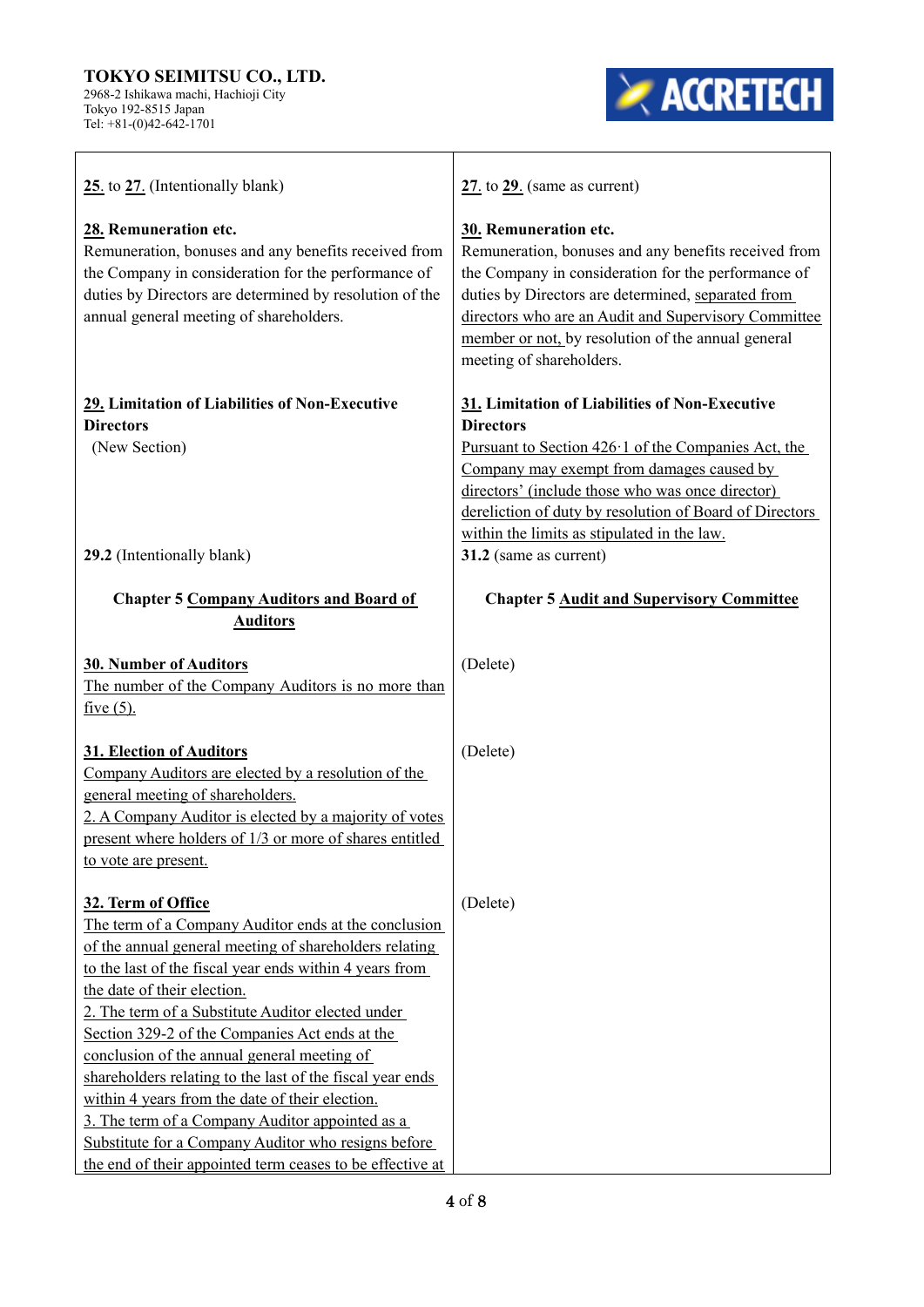#### **TOKYO SEIMITSU CO., LTD.**  2968-2 Ishikawa machi, Hachioji City Tokyo 192-8515 Japan

Tel: +81-(0)42-642-1701

**EXACCRETECH** 

| the same date that the term of the original Company<br>Auditor is due to end.                                                                                                                                                                                                                                                                                                        |                                                                                                                                                                                         |
|--------------------------------------------------------------------------------------------------------------------------------------------------------------------------------------------------------------------------------------------------------------------------------------------------------------------------------------------------------------------------------------|-----------------------------------------------------------------------------------------------------------------------------------------------------------------------------------------|
| 33. Full-Time Auditor                                                                                                                                                                                                                                                                                                                                                                | (Delete)                                                                                                                                                                                |
| The Board of Auditors elects a full-time Company<br>Auditor(s) from among the duly appointed Company                                                                                                                                                                                                                                                                                 |                                                                                                                                                                                         |
| Auditors.                                                                                                                                                                                                                                                                                                                                                                            |                                                                                                                                                                                         |
| 34. Notice of Meetings of the Board of Auditors<br>Notices of meetings of the Board of Auditors are sent<br>to each Company Auditor at least five (5) days before<br>the meeting. In the case of an emergency, the notice<br>period may be shortened.<br>2. If all of the Company Auditors consent, a meeting of<br>the Board of Auditors may be held without the notice<br>process. | (Delete)                                                                                                                                                                                |
| 35. Resolutions of the Board of Auditors<br>A resolution of the Board of Auditors is made by a<br>majority of the Company Auditors, unless otherwise<br>provided under the law.                                                                                                                                                                                                      | (Delete)                                                                                                                                                                                |
| 36. Rules of the Board of Auditors<br>Matters of the Board of Auditors are governed by the<br>laws, these Articles of Incorporation, and procedures<br>of audit established by the Board of Auditors.                                                                                                                                                                                | (Delete)                                                                                                                                                                                |
| 37. Remuneration, etc.<br>Remuneration of a Company Auditor is determined by<br>a resolution of the annual general meeting of<br>shareholders.                                                                                                                                                                                                                                       | (Delete)                                                                                                                                                                                |
| 38. Limitation of Liabilities of Auditors<br>Pursuant to Section $427 \cdot 1$ of Companies Act, the<br>Company may enter into a Limitation of Liabilities<br>agreement, as provided under Section 423-1 of<br>Companies Act, with a Company Auditor. The limit of<br>their indemnity is as stipulated in the laws.                                                                  | (Delete)                                                                                                                                                                                |
| (New Section)                                                                                                                                                                                                                                                                                                                                                                        | 32. Full-Time Audit and Supervisory Committee<br>members<br>The Audit and Supervisory Committee may elect<br>full-time Audit and Supervisory Committee members<br>by their resolutions. |
| (New Section)                                                                                                                                                                                                                                                                                                                                                                        | 33. Notice of Meetings of the Audit and Supervisory<br>Committee                                                                                                                        |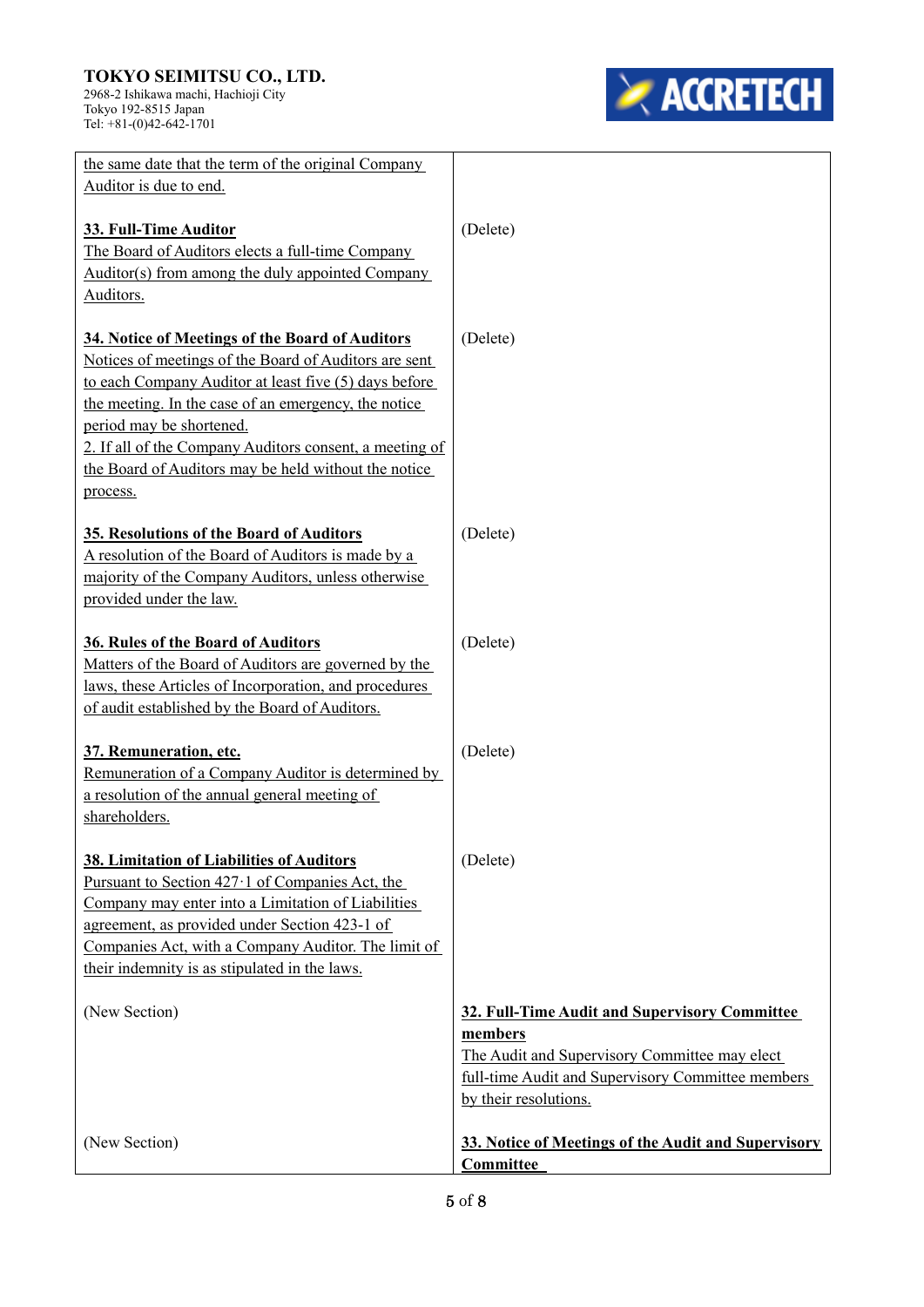## **TOKYO SEIMITSU CO., LTD.**

2968-2 Ishikawa machi, Hachioji City Tokyo 192-8515 Japan Tel: +81-(0)42-642-1701



|                                                                                                                                                                      | Notices of Meetings of the Audit and Supervisory<br>Committee are sent to each Audit and Supervisory<br>Committee members at least five (5) days before the<br>meeting. In the case of an emergency, the notice period<br>may be shortened.<br>2. If all of the Audit and Supervisory Committee<br>members consent, a meeting may be held without the<br>notice process. |
|----------------------------------------------------------------------------------------------------------------------------------------------------------------------|--------------------------------------------------------------------------------------------------------------------------------------------------------------------------------------------------------------------------------------------------------------------------------------------------------------------------------------------------------------------------|
| (New Section)                                                                                                                                                        | 34. Resolutions of the Audit and Supervisory<br>Committee<br>A resolution of the Audit and Supervisory Committee<br>is made by a majority of the votes the members present<br>who are entitled to exercise their voting rights and hold<br>majority of the voting rights.                                                                                                |
| (New Section)                                                                                                                                                        | 35. Audit and Supervisory Committee Regulations<br>Matters with regard Audit and Supervisory Committee<br>are governed by the laws, these Articles of<br>Incorporation, and the rules related to committee<br>established by Audit and Supervisory Committee.                                                                                                            |
| <b>Chapter 6 Independent Financial Auditor</b>                                                                                                                       | <b>Chapter 6 Independent Financial Auditor</b>                                                                                                                                                                                                                                                                                                                           |
| 39. to 40. (Intentionally blank)                                                                                                                                     | $36.$ to $37.$ (same as current)                                                                                                                                                                                                                                                                                                                                         |
| 41. Remuneration, etc.<br>Remuneration of an Independent Financial Auditor is<br>determined by the Representative Director with<br>consent of the Board of Auditors. | 38. Remuneration, etc.<br>Remuneration of an Independent Financial Auditor is<br>determined by the Representative Director with<br>consent of the Audit and Supervisory Committee.                                                                                                                                                                                       |
| <b>Chapter 7 Accounting</b>                                                                                                                                          | <b>Chapter 7</b> Accounting                                                                                                                                                                                                                                                                                                                                              |
| 42. to 45. (Intentionally blank)                                                                                                                                     | $39.$ to $42.$ (same as current)                                                                                                                                                                                                                                                                                                                                         |
| 46. Time of Conversion of Convertible Bonds and<br><b>Dividends</b>                                                                                                  | (Delete)                                                                                                                                                                                                                                                                                                                                                                 |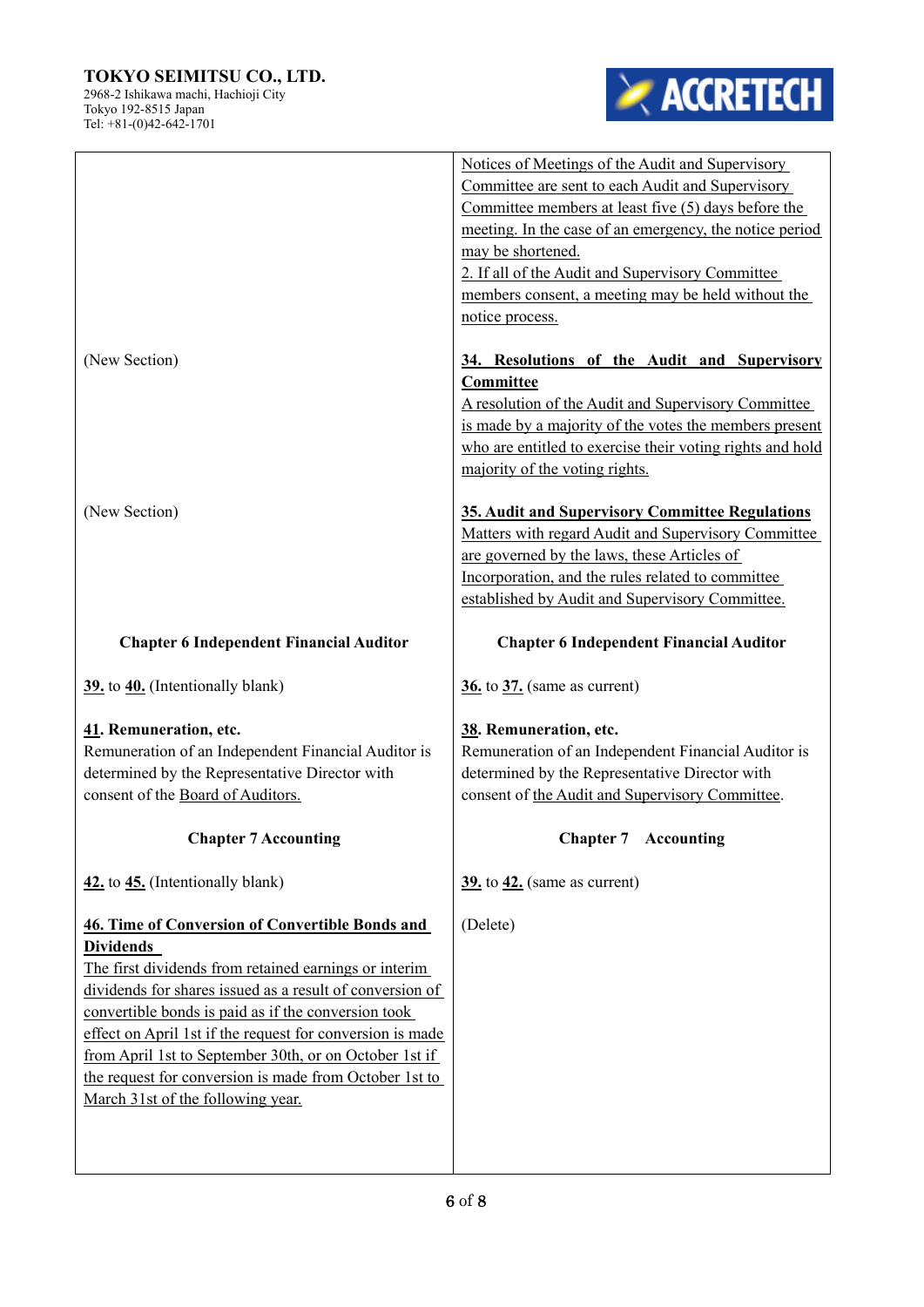## **TOKYO SEIMITSU CO., LTD.**  2968-2 Ishikawa machi, Hachioji City Tokyo 192-8515 Japan

**EXACCRETECH** 

Tel: +81-(0)42-642-1701

| <b>Supplementary Provisions</b>                                |
|----------------------------------------------------------------|
| <b>Limitation of Liabilities of Corporate Auditors</b>         |
| (transitional measures)                                        |
| Pursuant to Section $426 \cdot 1$ of the Companies Act, the    |
| Company may exempt from liability of those who                 |
| were Corporate Auditors as stipulated in Section $426 \cdot 1$ |
| of the Companies by resolution of Board of Directors           |
| within the limits as stipulated in the law.                    |